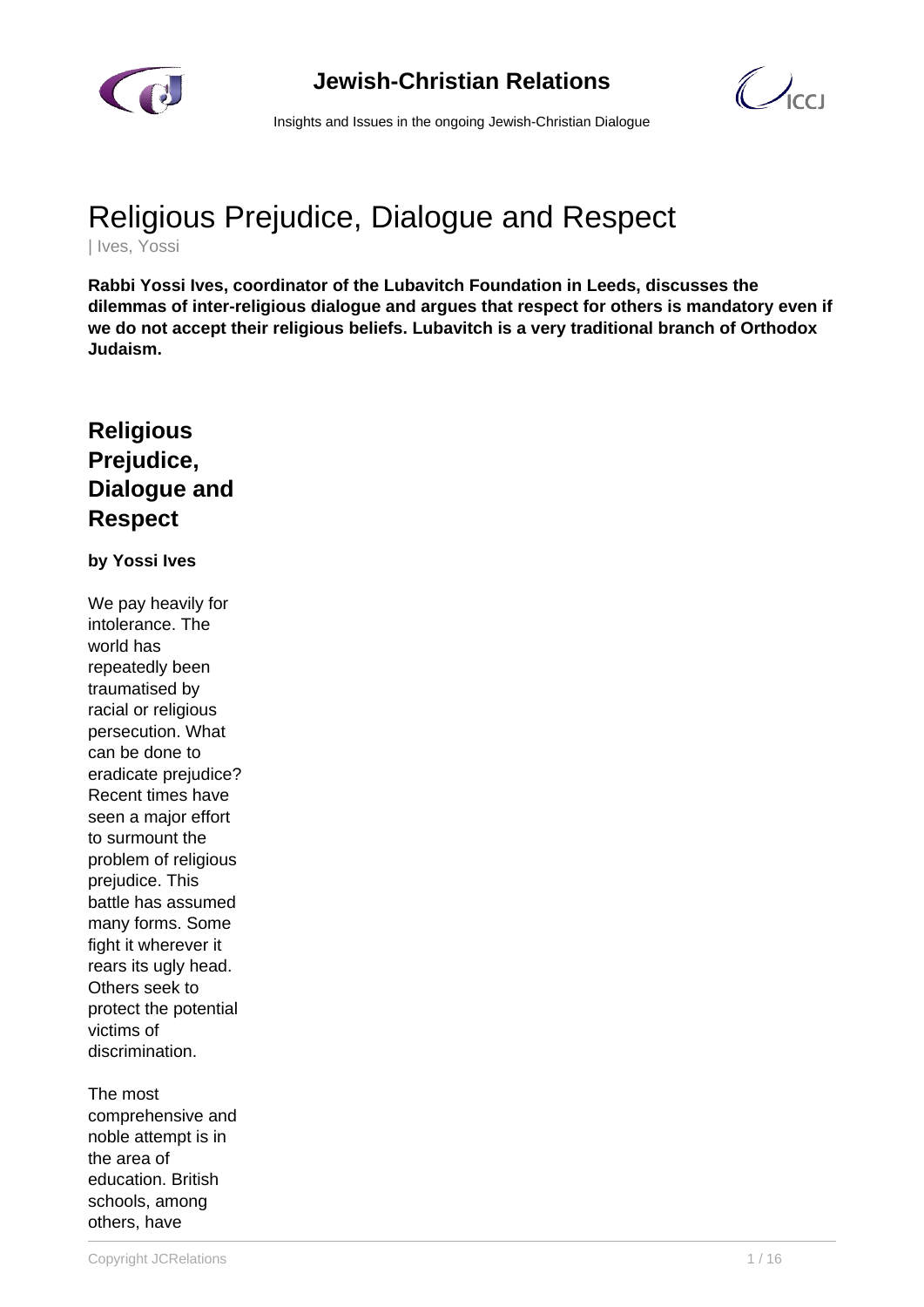introduced into the curriculum the study of other religions and cultures. The theory is: you fear what you don"t know; "fear of the unknown". Having encountered foreign cultures in the healthy classroom environment, it is hoped the student will then consider them "normal". In the adult world, the struggle against religious prejudice has assumed serious proportions. Inter-faith groups have risen to prominence, especially in multiethnic communities. The Council of Christians and Jews is a national organisation committed "to work for the betterment of human relations, based on mutual respect, understanding and goodwill". There is even talk of a Council for Jews and Moslems. Scores of similar organisations have been established in the last few decades. Their aim is to bridge the differences and foster goodwill between the various faith-groups. This, however, is where their similarities end. Their methods and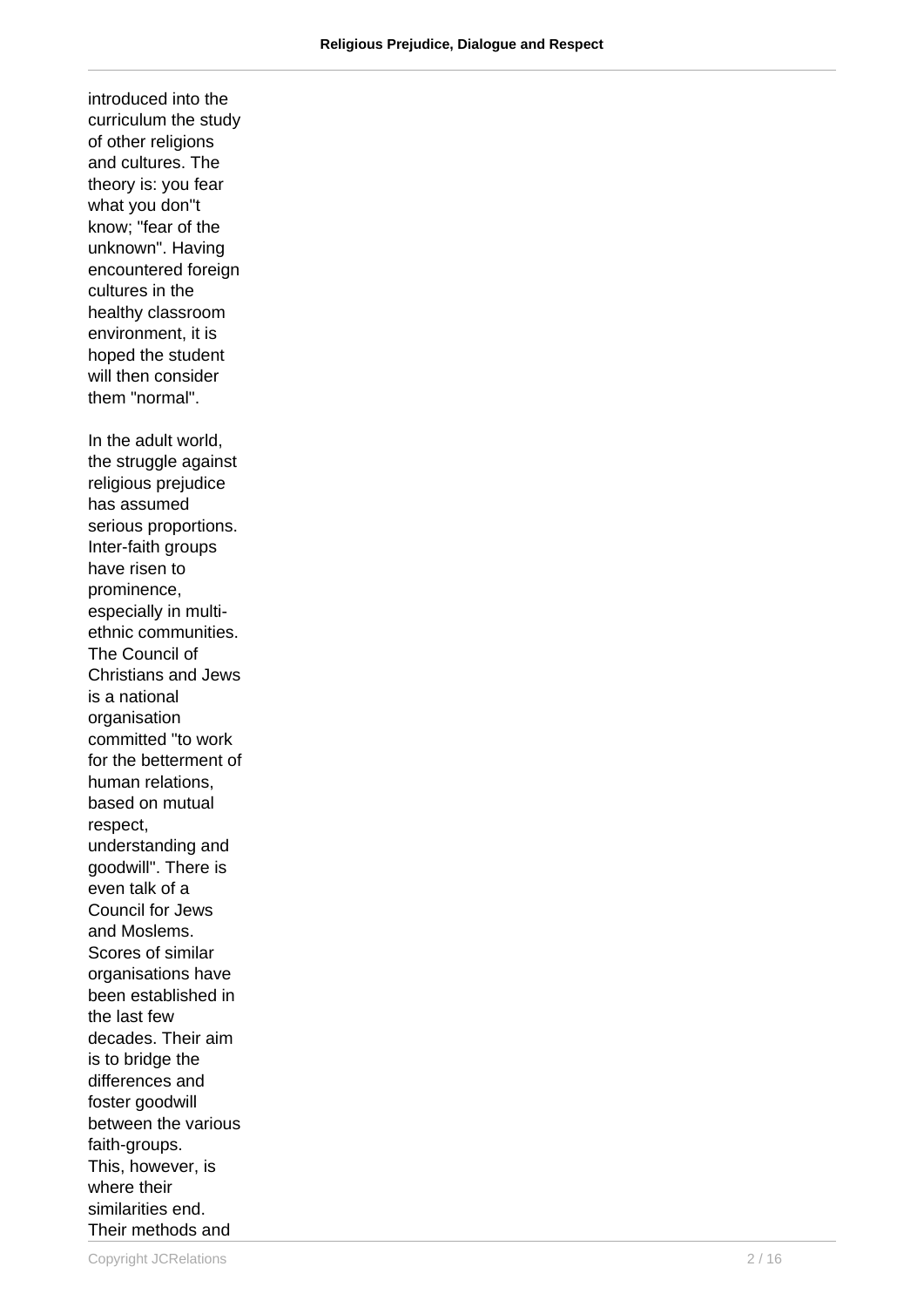attitudes vary considerably, as we shall see.

#### **Paradox**

How does one deal with serious, genuine difference of opinion? How is one to respect another when according to his religion or philosophy he advocates nonsense and falsehood? Must one surrender one"s intellectual integrity to participate in interfaith dialogue? Our goal is to foster respect for each other"s views, to value another person"s religion. Is it possible to respect a view or belief you consider profoundly ridiculous? It would appear possible only if a) he doesn"t care much about his own views or b) he is willing to respect what - to his mind is nonsense. As to the first

option, to use the Talmudic idiom, "are we dealing with fools?" Surely we are appealing to serious-minded individuals who take their beliefs earnestly. Additionally, if participating in the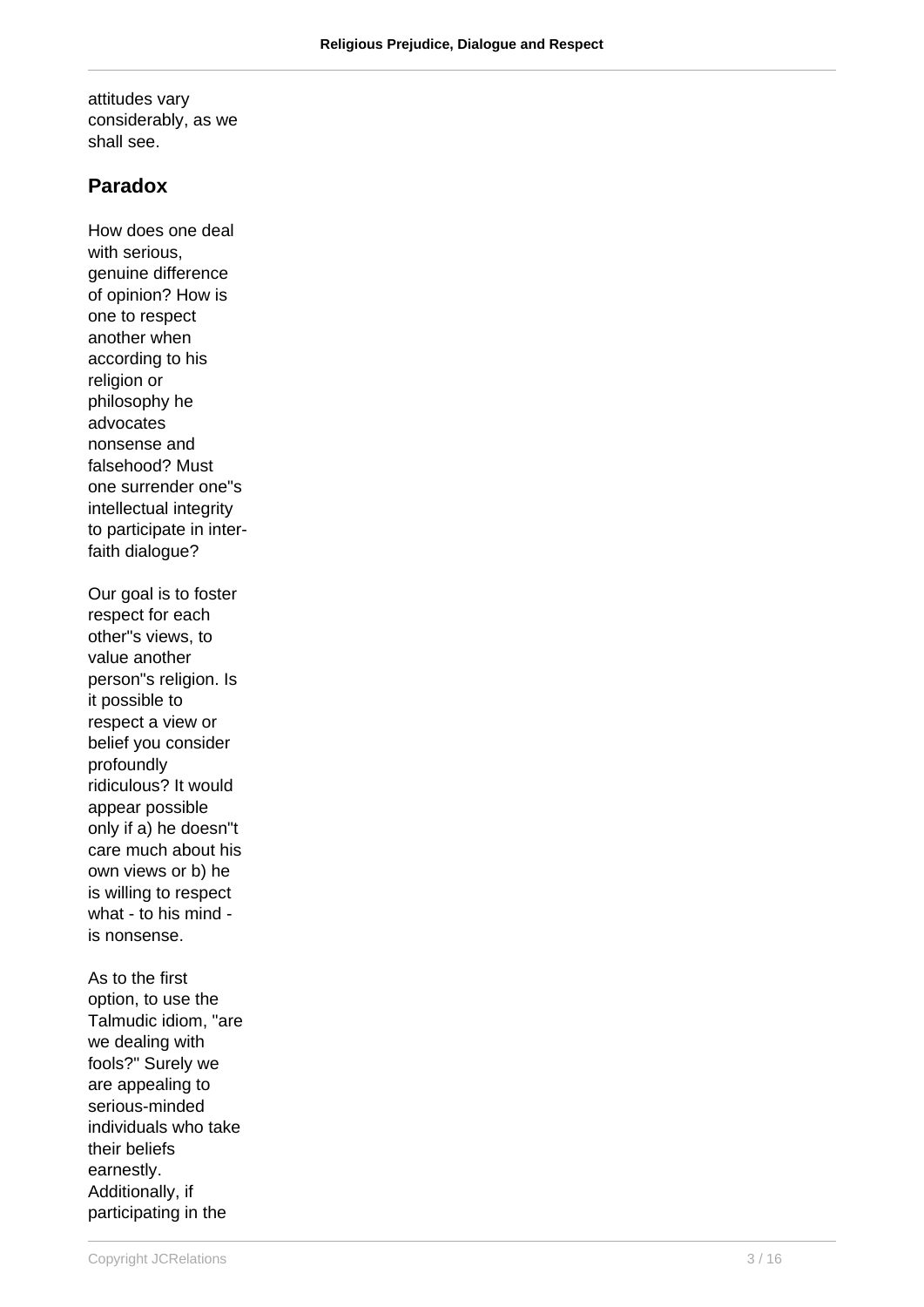inter-faith dialogue requires compromising the integrity of one"s ideas, little has been accomplished.

The second option is equally unacceptable. Are we calling for a renunciation of values? Do we abandon the quest for truth? But truth must automatically disqualify something perceived upon investigation to be false? Does the inter-faith community only wish to attract ambivalent people who don"t have firm opinions on right and wrong?

Will we be triumphant when no person can cite a single concept which they wholly disrespect, regardless whether it insults his moral or religious sense?

## **Forget to forgive?**

These questions lie at the very heart of inter-religious dialogue. When I posed this dilemma to acquaintances, I received a curious response. The problem is dismissed as interesting but irrelevant. We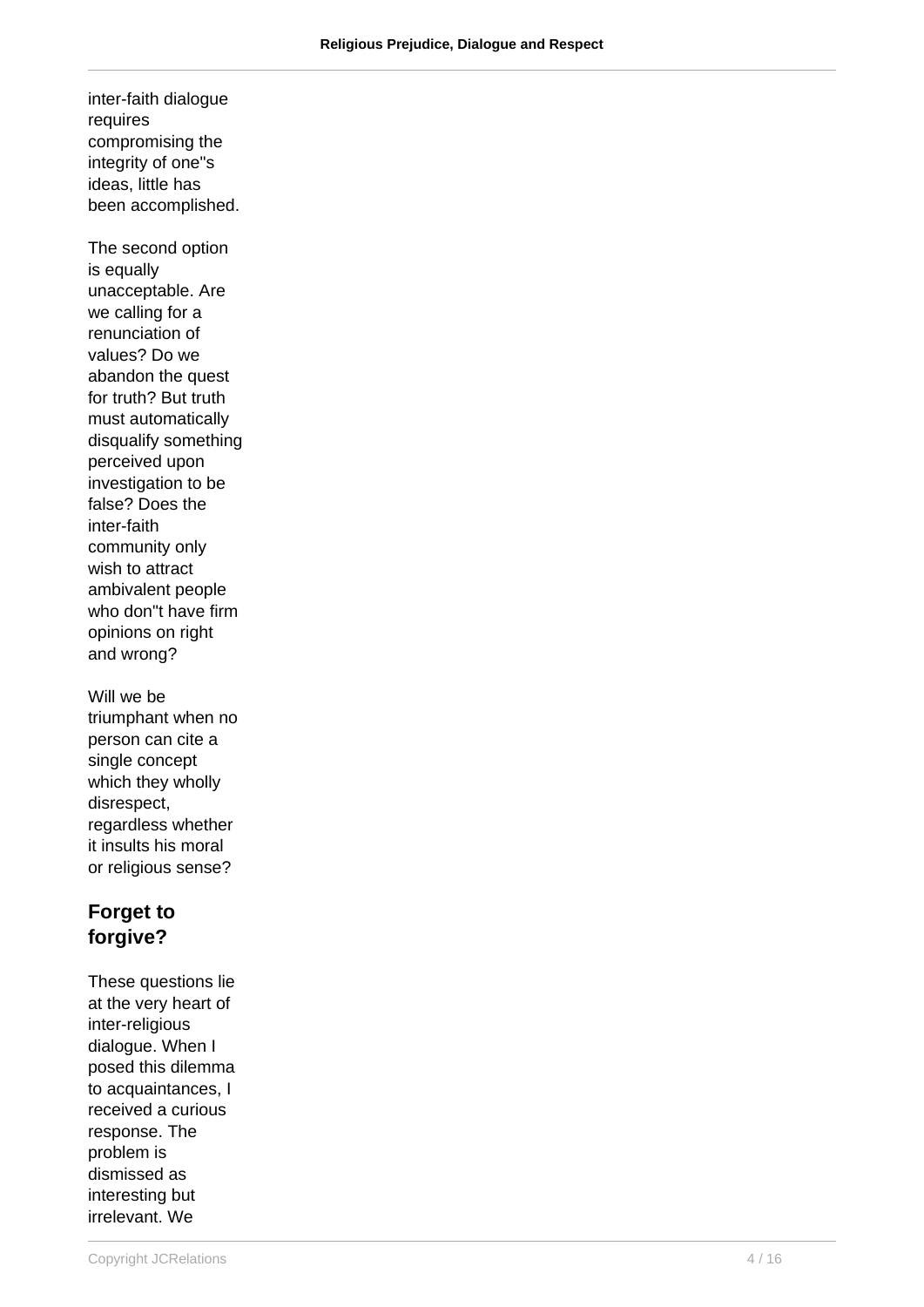concentrate, they said, on those things we have in common; we downplay the divisive issues. They strive to discover common ground, which then becomes the arena in which the dialogue is conducted. Indeed, a great deal of the literature on this topic focuses on celebrating the values we share. In summation: my colleagues decide to ignore the dilemma for the sake of unity. Very noble, but, I think, misguided. The foregoing approach does not penetrate to the root of the issue. As in psychology, it is perilous to suppress the real issue. If, for whatever reason, the issue surfaces

to the fore, what then? Will it not endanger the rather precarious equilibrium? I believe we must search for stronger foundations. Probe carefully and

you will find that this compartmentalisatio n has an unfortunate consequence. It has limited the scope of the respect. Confined as your interchange is to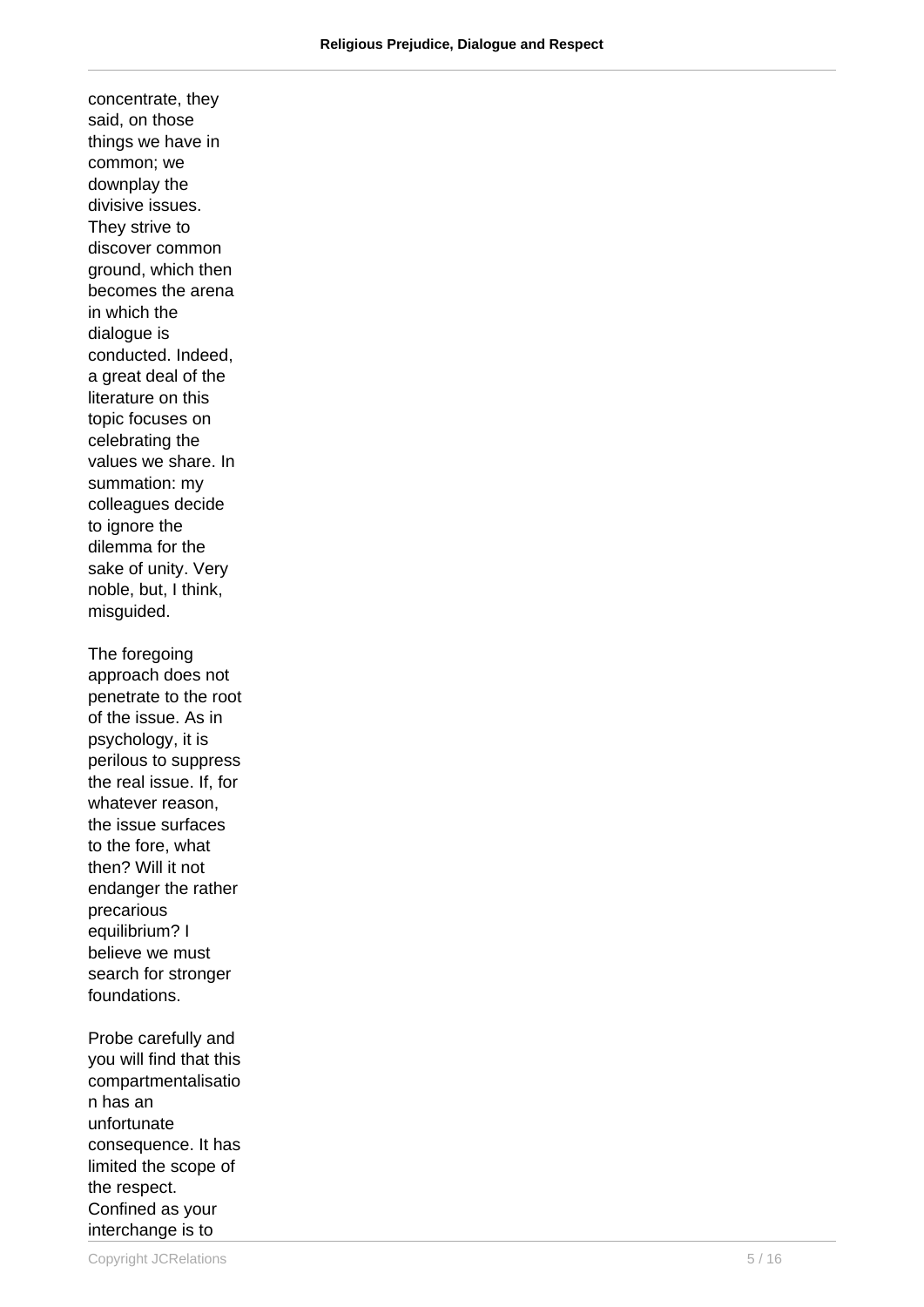certain mutual, often rather restricted, areas, your respect is likewise limited. While the things we have in common foster goodwill, those aspects which are outside the range of discussion deny the person full respect. I believe we must find a broader basis for our respect.

#### **Tolerance**

Before I offer some constructive comments, I would like to deal with two additional alternatives I have encountered. Although prevalent, they are, to my mind, completely wrong. Let me explain. We hear a great deal about "tolerance". However, more often than not it is condescending. It is almost like saying: You get on my nerves, you are a nuisance, but out of the goodness of my heart, I will tolerate you. Tolerance often implies sufferance and forbearance of an unpleasant situation one is powerless to change, rather like the way a person tolerates a mosquito on a summer"s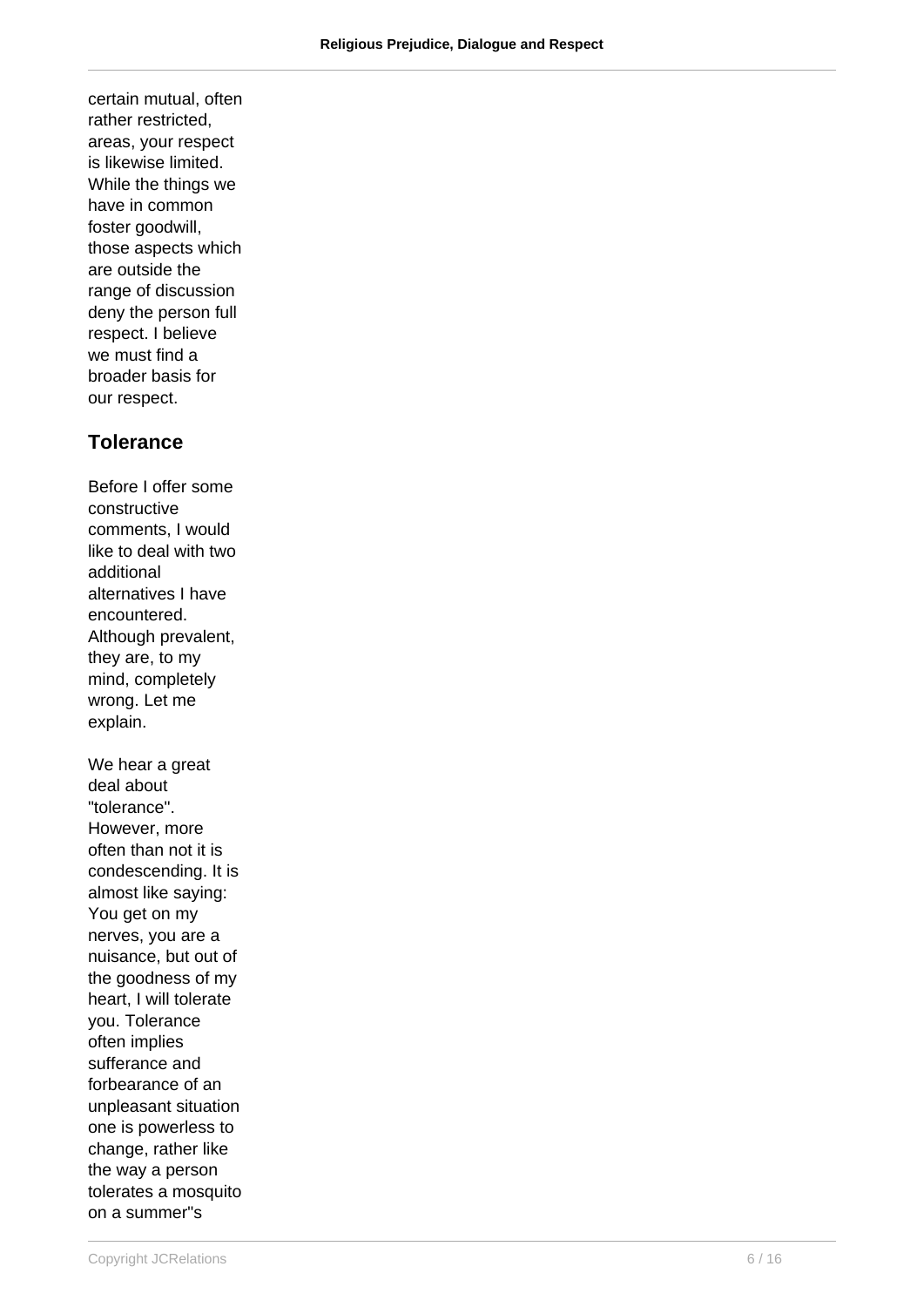night. It is reminiscent of the way Jews were "tolerated" in certain Christian lands.

Tolerance can mean you are not deserving but, out of my sheer magnanimity, I will endure and suffer your miserable existence. For this reason, tolerance tends to be ephemeral, with a short life-span indeed. Tolerance, I believe, can easily dissipate in trying conditions. One must have real, authentic respect for others; not a tolerance which is merely a form of selfinflicted restraint.

#### **Relativity**

Then there is the intellectual approach of the modern, relativistic philosopher. Religious and moral values are all equal, they argue, neither one better or worse than another.

The relativist philosophers come in different shapes and sizes. Some argue that nothing is absolute, therefore the differences do not matter. If all values are essentially personal opinions, not truths,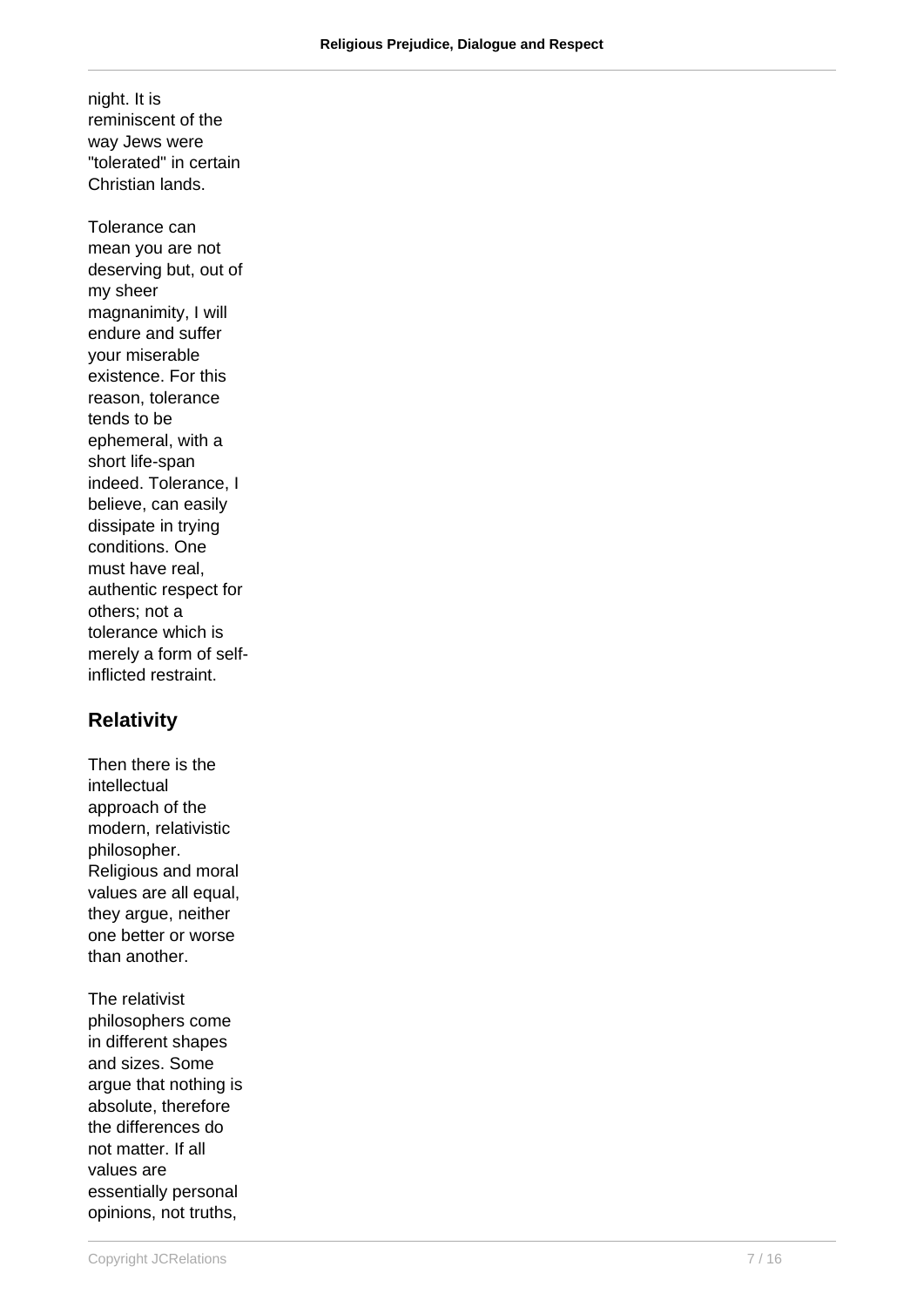opinion. Others claim all religions or cultures to be variations of the same thing, thus there are no real differences. The relativist position makes a mockery of both religion and philosophy. If nothing is really wrong then nothing is really right. Accordingly, religion, merely a matter of opinion, is largely irrelevant. Such a form of religion need not exist altogether. Additionally, this approach would never work for someone who takes religion or values seriously. The potency of religion is that its adherents perceive it as authoritative. They are ten commandments, not ten suggestions. As Chief Rabbi, Dr Jonathan Sacks wrote in The Persistence of Faith, "The problem is that giving many religions equal weight is not supportive of each but tends rapidly to relativise them." This distorted concept of tolerance may well have been the cause for Chesterton"s misguided comment

there is no right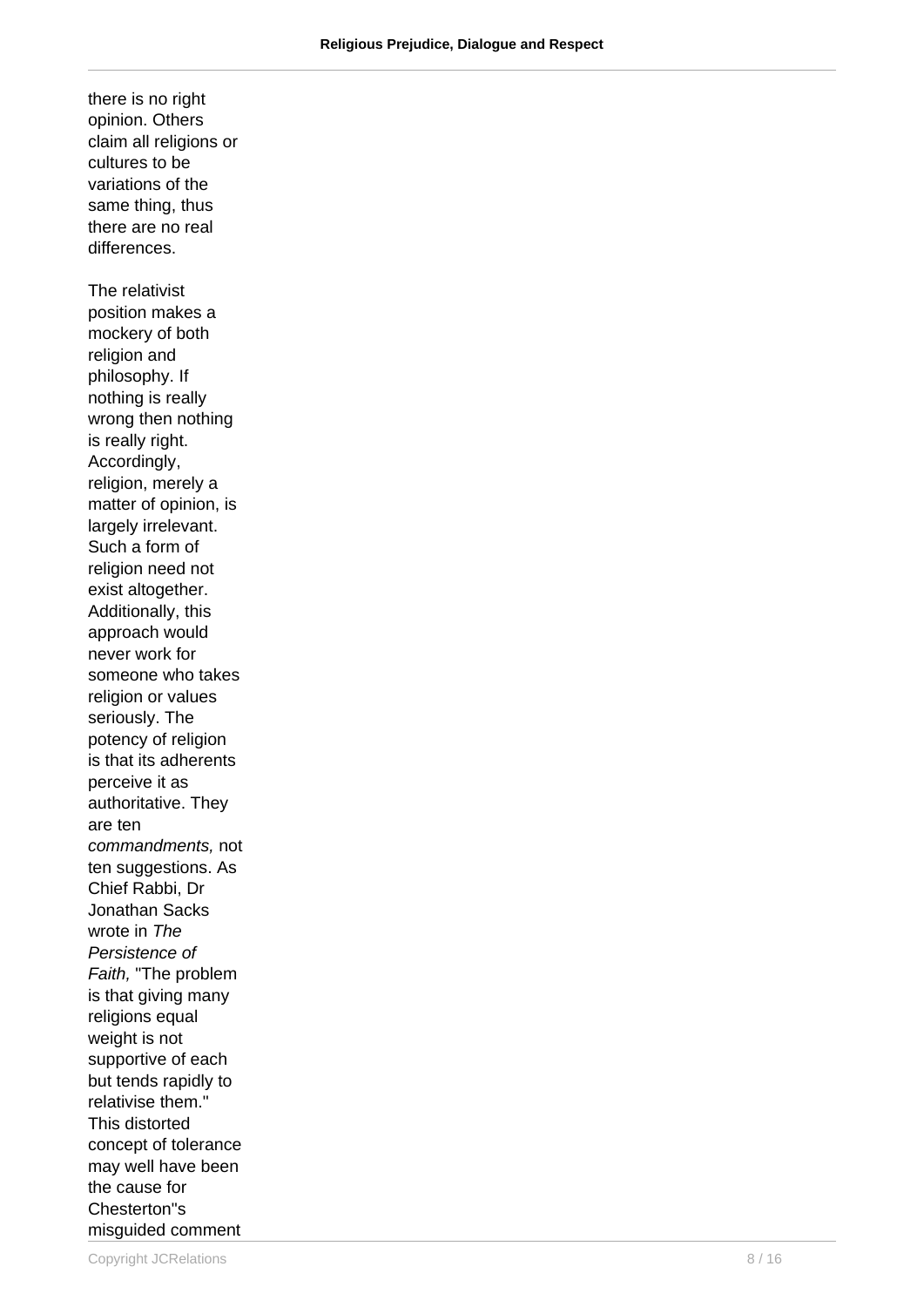that toleration "is the virtue of people who do not believe in anything."

The purpose of interfaith dialogue is to foster understanding despite real differences, not to relieve its members of the burden of their differences. The relativist abolishes or at least blurs the significance of the religious distinctions. But, it is easier to demolish than to build. We are seeking to create respect, despite absolute differences. This, the relativist fails to achieve.

### **Overcoming Prejudice**

Although we are discussing religion and culture, this is true in all areas. Facing historical injustices with a clear, serene mind is no mean feat. Having lost my entire maternal family in Germany, it is easy enough to carry negative feelings towards present-day Germans. This, of course, is counterproductive and irrational. It is nevertheless very easy to fall, as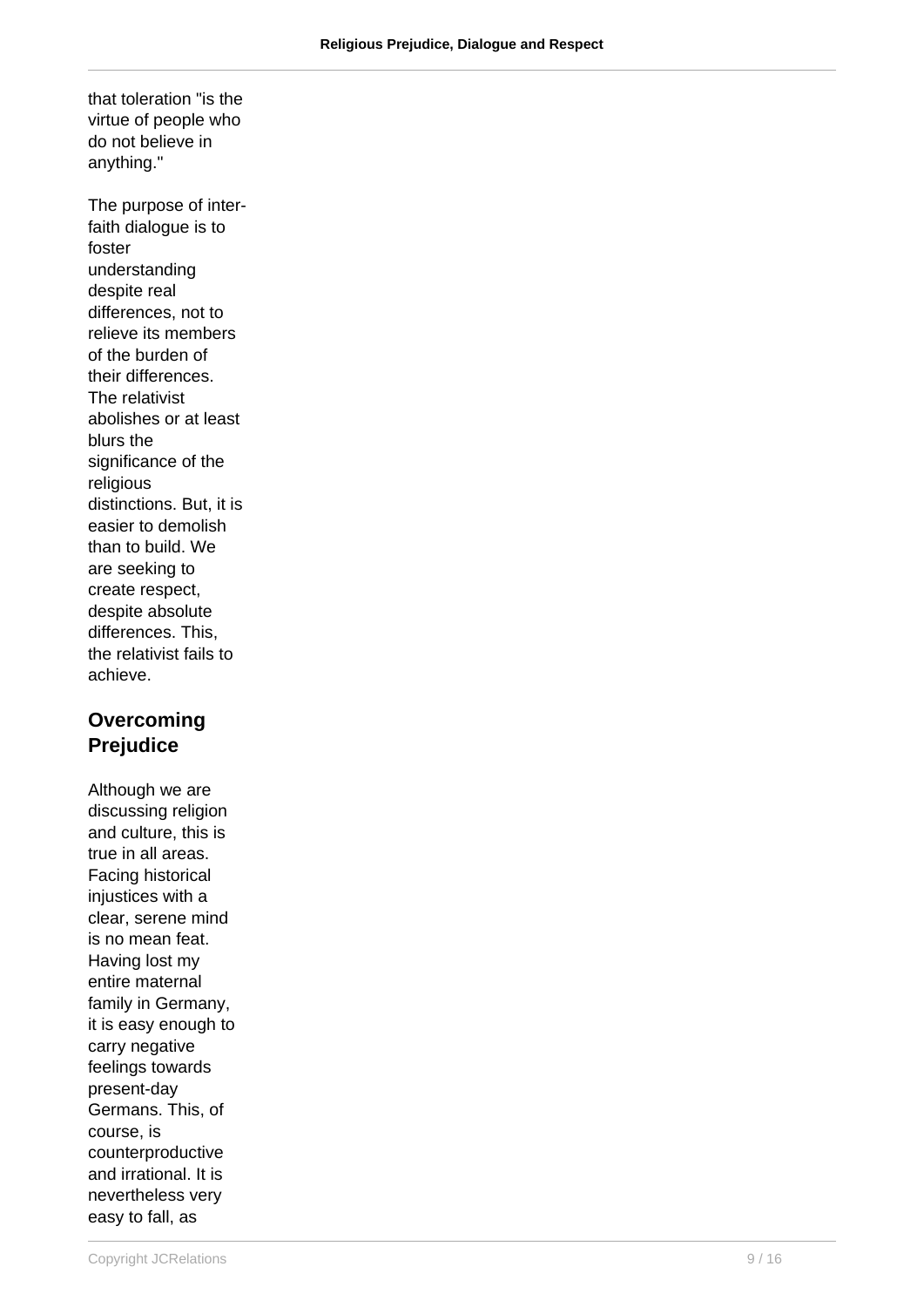many do, into such a trap.

I have been in Germany many times and I know the feeling firsthand. It was at one such trip that I was contemplating our dilemma. I would like to put on paper the main points of the conclusion I reached on that occasion. I believe they may be a good start for a philosophy of interreligious dialogue.

#### **Respect in a nutshell**

The principle can be condensed as follows: Respect is due to anyone, not despite or because, but totally irrespective of his or her faith.

My point is that religion or culture plays absolutely no role regarding what I call "basic human respect". Respect is not conditional. It is not earned by virtue and it is therefore also not lost by vice. Because it is not conditional, it is not subject to change. Respect means having an I-Thou, not I-It, relationship. Respect is intrinsic to a person"s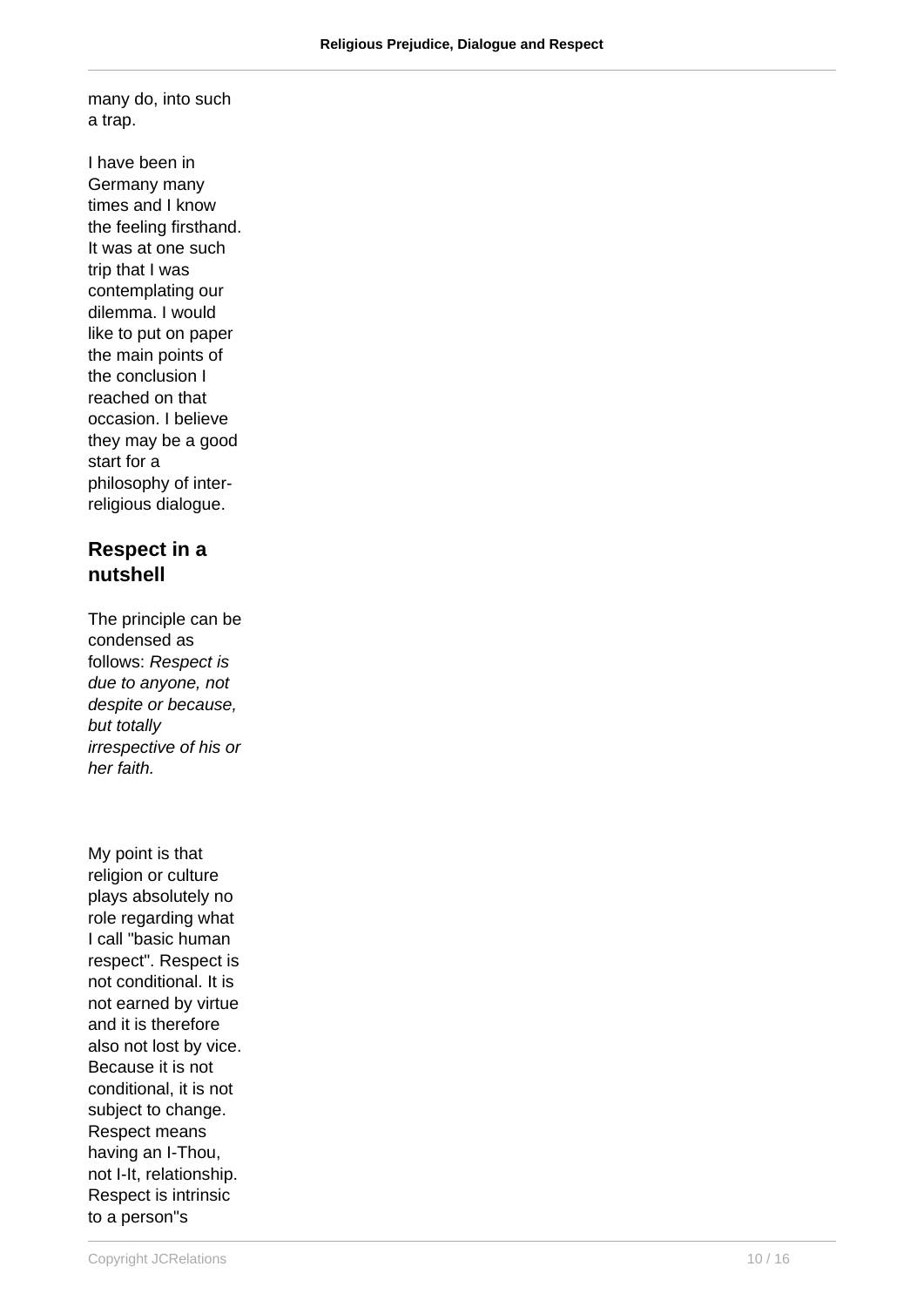quintessential humanness.

From a religious perspective, man"s free choice means he was created in the image of God. This is true of all humans and is the most profound basis for mutual respect.

This respect has no borders. It applies even to criminals. Not because you consider them a victim of a pathology as some psychiatrists do, but because evil as they may be, they are still human.

### **Respecting the person**

This then is my argument. I can fully respect a person without respecting a single one of his or her views.

Religious beliefs and values have no impact on basic human respect. Respect, we are saying, is independet of any such externals. So, a person need not change his views nor need he modify his opinions on another religion. He respects another totally, irrespective of the others beliefs - and that"s what matters.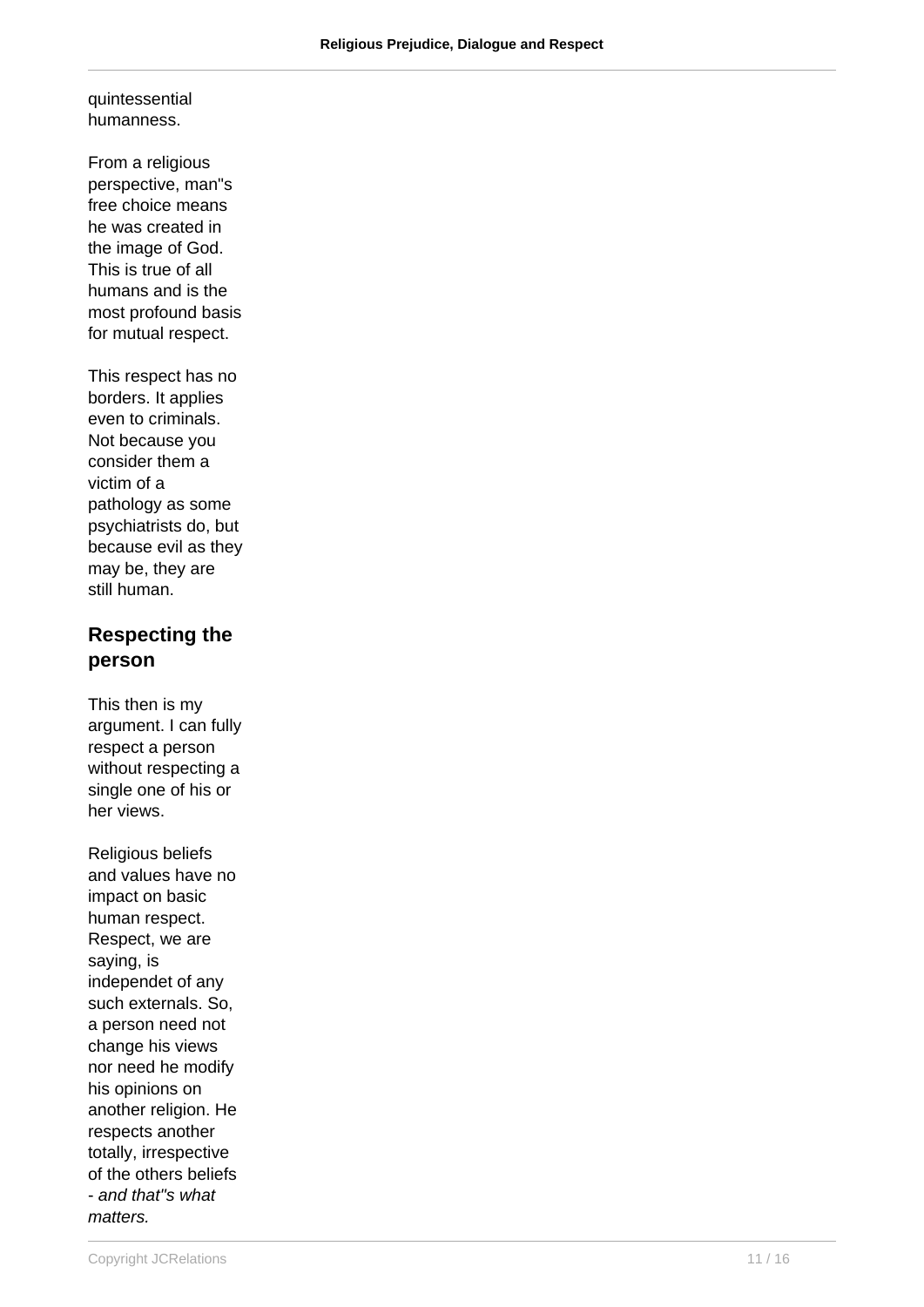Even when I discover someone has ideas I find repugnant I still respect him, even while I wholly repudiate his views.

I have met people who claim, with a great deal of misguided pride, not to be two-faced. They argue against being, to use the Rabbinic phrase, "one thing in the mouth while quite another in the heart". They are too honest for that. In short, they claim to despise hypocrisy. They have no desire to be affable to someone whose most essential beliefs they denounce. They make a crucial error. It would indeed be hypocritical to feign acceptance of views, which you wholly reject. This has been my argument all along.

My point, however, is that this should in no way affect or impinge on one"s respect for the individual. One may very well have more or less respect for another person"s philosophy, depending on one"s opinion of its veracity. But person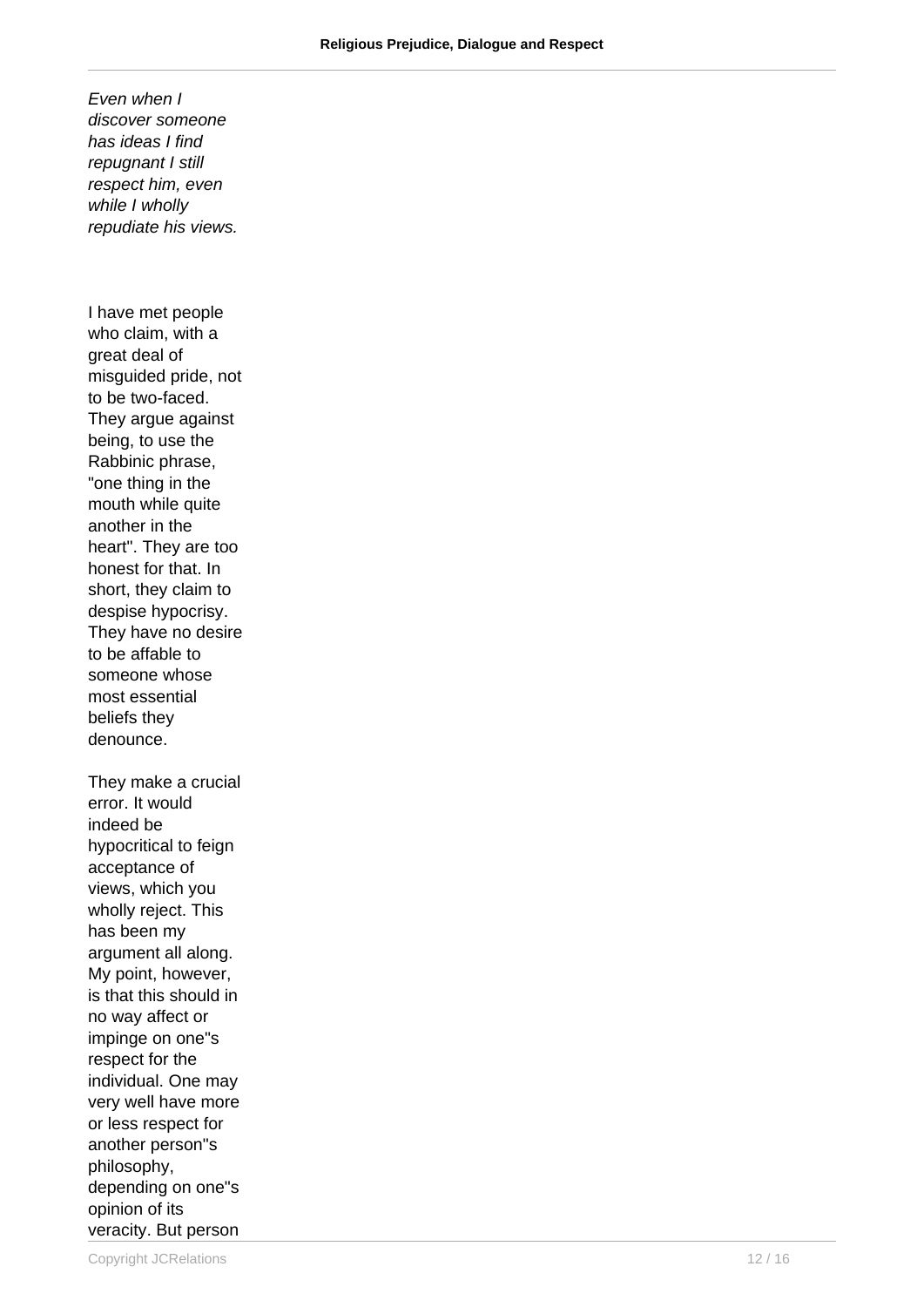and opinion are not the same. This is not hypocrisy, as claimed, but the disentangling of two unrelated issues.

#### **On educating respect**

Recently I have been talking to Christian teachers about Judaism, as it is studied in many schools as part of religious studies. The teachers also maintain that knowledge of other faiths is indispensable to combat prejudice. While I don"t totally disagree, I believe I have outlined above a more direct and effective approach. We need to develop techniques, which convey to the pupils the absurdity of prejudice.

Religious prejudice is based less on ignorance of the person"s beliefs than on the absurd logic that withdraws respect. Children must be educated that basic human respect is unconditional, irrespective of one"s beliefs, race or religion. They should be taught that a person is born with it, just as he is born with a nose and mouth.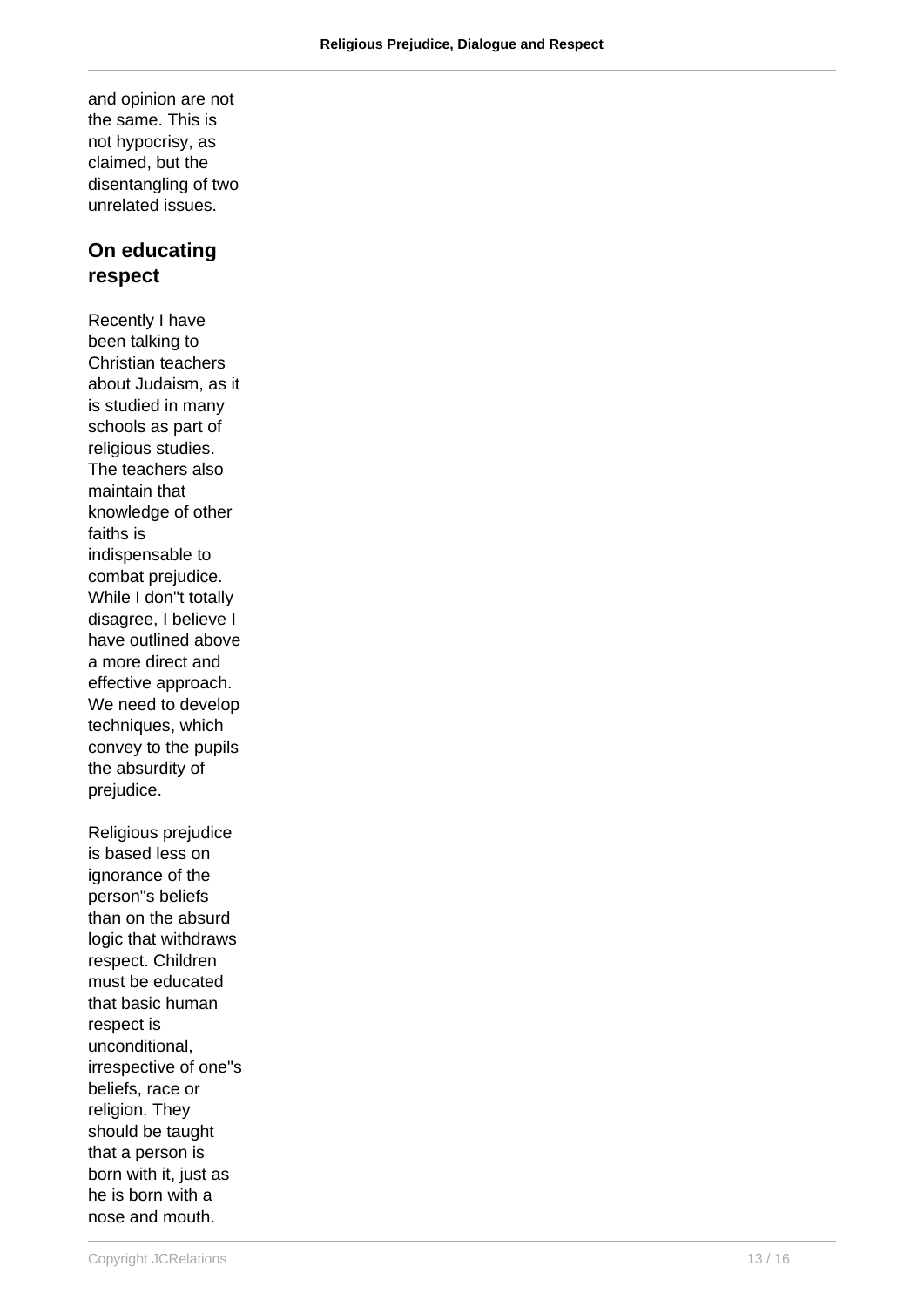We must convey to the pupils that which Thomas Jefferson considered selfevident "that all men are created equal". Equally deserving of respect.

Why is every human being intrinsically deserving of respect? How can one illustrate this idea? It can be tackled on religious, philosophical and even scientific grounds. This requires another essay, and should really be undertaken by experts in the individual fields. For illustration"s sake alone, I will give one example of what I mean, merely to open further discussion.

#### **The measure of the man**

Now the hero of a book and a Hollywood movie, the Elephant Man was not always such a celebrity. From the age of five, Joseph Merrick from Leicester grew such horrible, indescribable physical deformities that he was called "the Elephant Man". When he was not hounded and persecuted, he was exhibited as a fairground freak.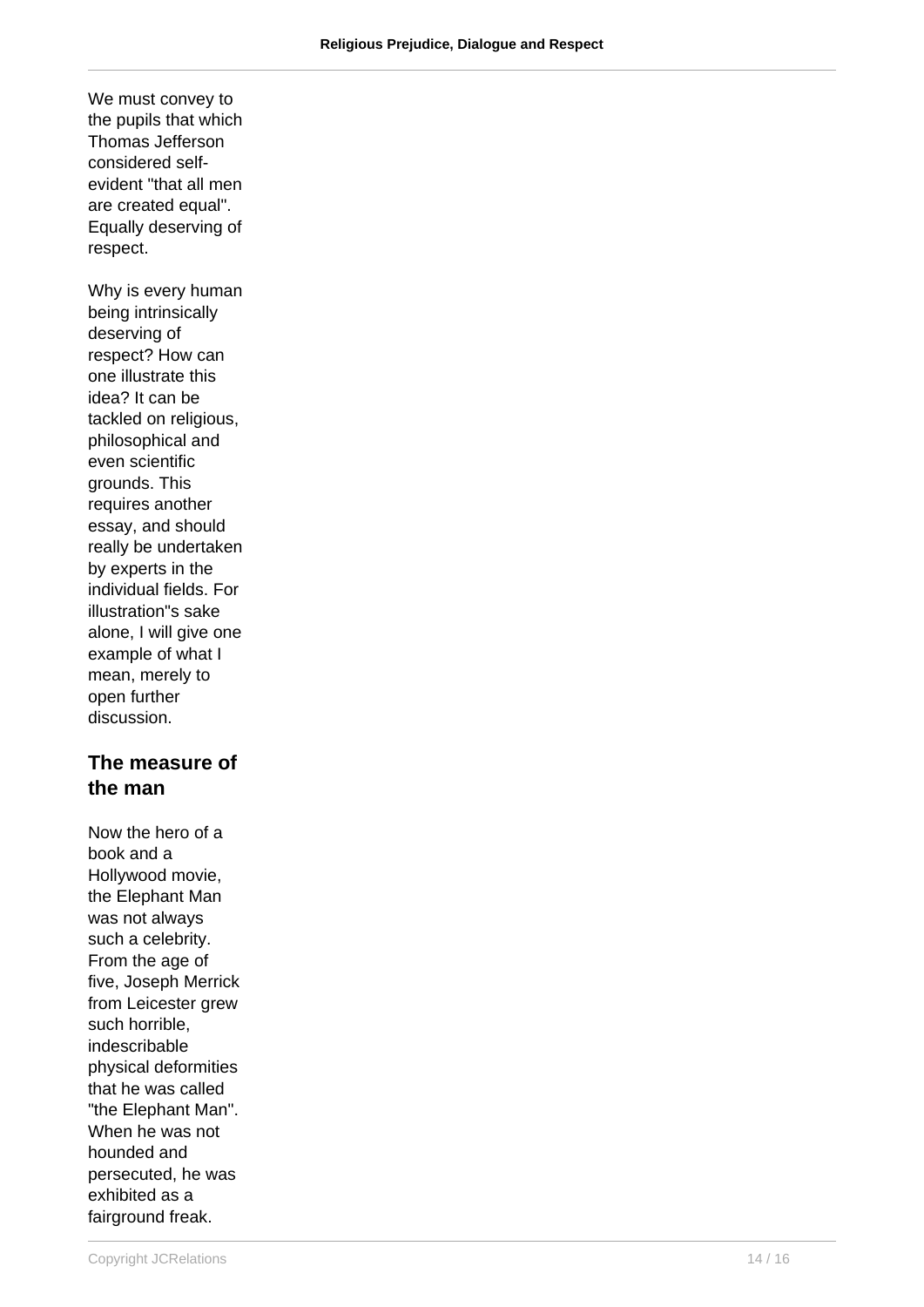he was rescued, housed and fed by the distinguished surgeon Sir Frederick Treves. To Treves" surprise, he discovered that beneath the mass of Merrick"s corrupting flesh lived a gentle and dignified spirit. In his words, "I supposed that Merrick was imbecile and had been imbecile from birth... I came to know that Merrick was highly intelligent, that he possessed an acute sensibility." In his short autobiography, Merrick concluded with a verse from a poem by Isaac Watts: Were I so tall to reach the pole, Or grasp the ocean with my span, I must be measured by my soul, The mind"s the standard of the man. Merrick"s case is but one example of how wrong it is to be deceived by superficial exteriors. It is an inspiration. It is hard to be prejudiced after reading his story. A person perceived to be a near-beast turned out to be a

After much ordeal,

most refined